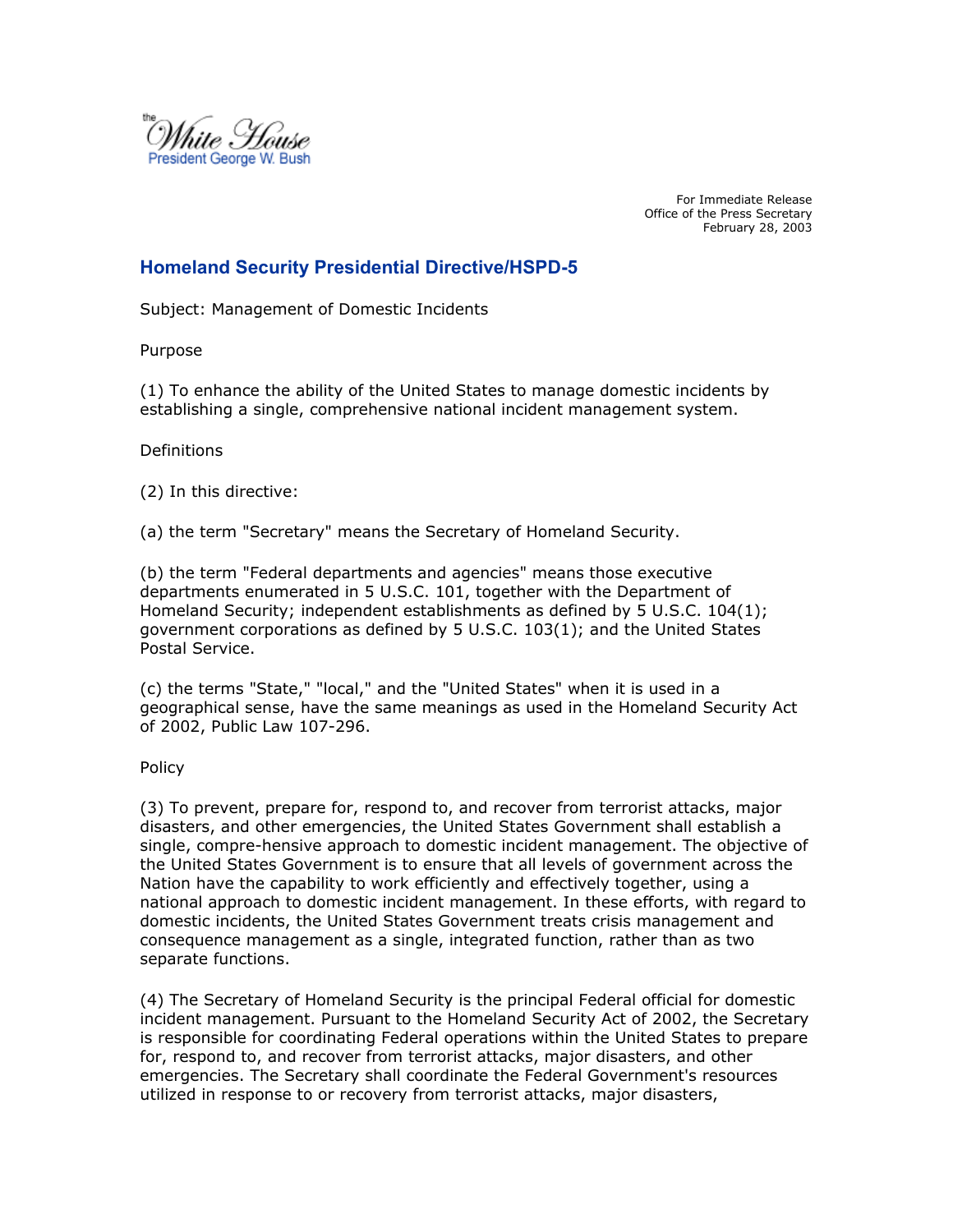or other emergencies if and when any one of the following four conditions applies: (1) a Federal department or agency acting under its own authority has requested the assistance of the Secretary; (2) the resources of State and local authorities are overwhelmed and Federal assistance has been requested by the appropriate State and local authorities; (3) more than one Federal department or agency has become substantially involved in responding to the incident; or (4) the Secretary has been directed to assume responsibility for managing the domestic incident by the President.

(5) Nothing in this directive alters, or impedes the ability to carry out, the authorities of Federal departments and agencies to perform their responsibilities under law. All Federal departments and agencies shall cooperate with the Secretary in the Secretary's domestic incident management role.

(6) The Federal Government recognizes the roles and responsibilities of State and local authorities in domestic incident management. Initial responsibility for managing domestic incidents generally falls on State and local authorities. The Federal Government will assist State and local authorities when their resources are overwhelmed, or when Federal interests are involved. The Secretary will coordinate with State and local governments to ensure adequate planning, equipment, training, and exercise activities. The Secretary will also provide assistance to State and local governments to develop all-hazards plans and capabilities, including those of greatest importance to the security of the United States, and will ensure that State, local, and Federal plans are compatible.

(7) The Federal Government recognizes the role that the private and nongovernmental sectors play in preventing, preparing for, responding to, and recovering from terrorist attacks, major disasters, and other emergencies. The Secretary will coordinate with the private and nongovernmental sectors to ensure adequate planning, equipment, training, and exercise activities and to promote partnerships to address incident management capabilities.

(8) The Attorney General has lead responsibility for criminal investigations of terrorist acts or terrorist threats by individuals or groups inside the United States, or directed at United States citizens or institutions abroad, where such acts are within the Federal criminal jurisdiction of the United States, as well as for related intelligence collection activities within the United States, subject to the National Security Act of 1947 and other applicable law, Executive Order 12333, and Attorney General-approved procedures pursuant to that Executive Order. Generally acting through the Federal Bureau of Investigation, the Attorney General, in cooperation with other Federal departments and agencies engaged in activities to protect our national security, shall also coordinate the activities of the other members of the law enforcement community to detect, prevent, preempt, and disrupt terrorist attacks against the United States. Following a terrorist threat or an actual incident that falls within the criminal jurisdiction of the United States, the full capabilities of the United States shall be dedicated, consistent with United States law and with activities of other Federal departments and agencies to protect our national security, to assisting the Attorney General to identify the perpetrators and bring them to justice. The Attorney General and the Secretary shall establish appropriate relationships and mechanisms for cooperation and coordination between their two departments.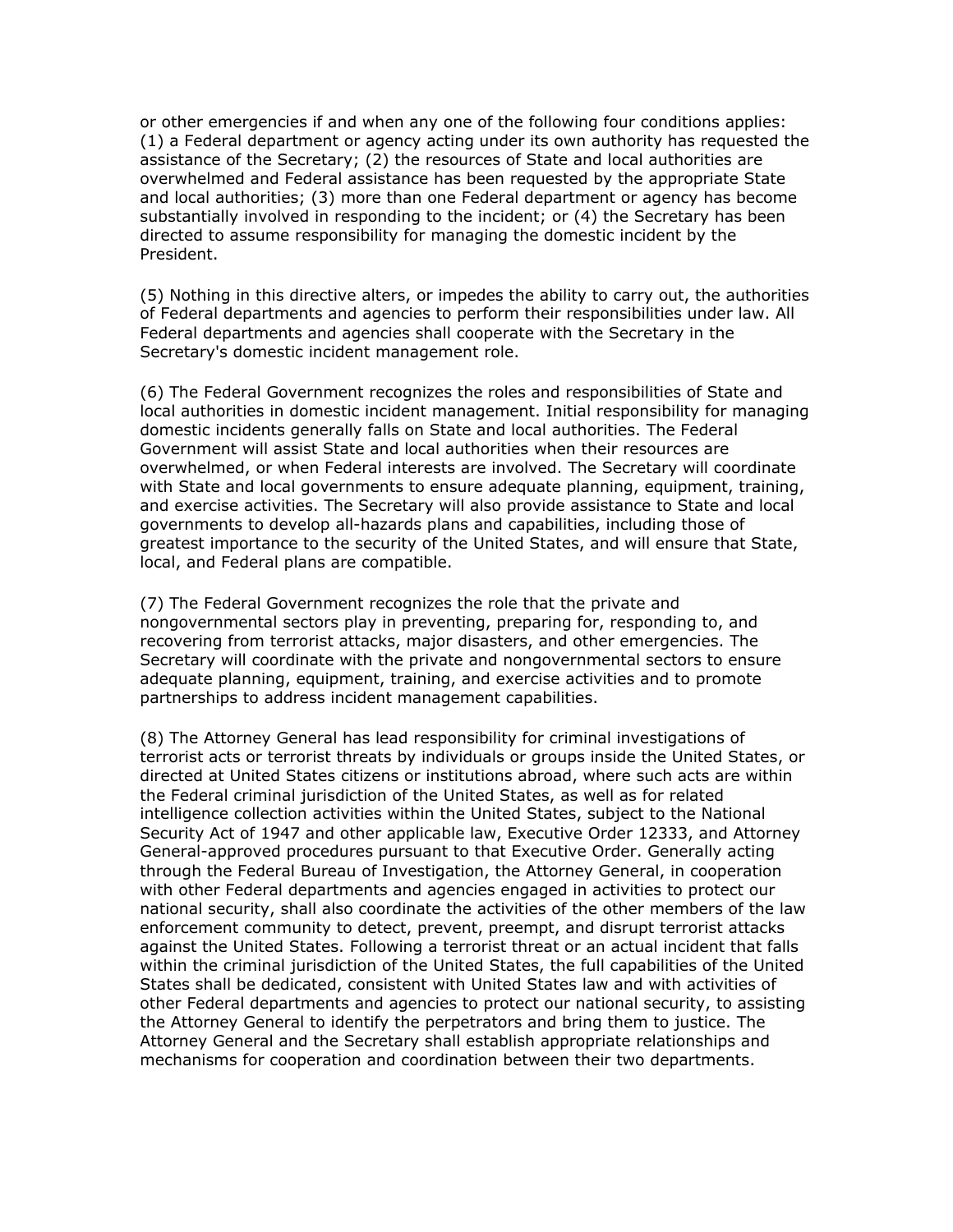(9) Nothing in this directive impairs or otherwise affects the authority of the Secretary of Defense over the Department of Defense, including the chain of command for military forces from the President as Commander in Chief, to the Secretary of Defense, to the commander of military forces, or military command and control procedures. The Secretary of Defense shall provide military support to civil authorities for domestic incidents as directed by the President or when consistent with military readiness and appropriate under the circumstances and the law. The Secretary of Defense shall retain command of military forces providing civil support. The Secretary of Defense and the Secretary shall establish appropriate relationships and mechanisms for cooperation and coordination between their two departments.

(10) The Secretary of State has the responsibility, consistent with other United States Government activities to protect our national security, to coordinate international activities related to the prevention, preparation, response, and recovery from a domestic incident, and for the protection of United States citizens and United States interests overseas. The Secretary of State and the Secretary shall establish appropriate relationships and mechanisms for cooperation and coordination between their two departments.

(11) The Assistant to the President for Homeland Security and the Assistant to the President for National Security Affairs shall be responsible for interagency policy coordination on domestic and international incident management, respectively, as directed by the President. The Assistant to the President for Homeland Security and the Assistant to the President for National Security Affairs shall work together to ensure that the United States domestic and international incident management efforts are seamlessly united.

(12) The Secretary shall ensure that, as appropriate, information related to domestic incidents is gathered and provided to the public, the private sector, State and local authorities, Federal departments and agencies, and, generally through the Assistant to the President for Homeland Security, to the President. The Secretary shall provide standardized, quantitative reports to the Assistant to the President for Homeland Security on the readiness and preparedness of the Nation -- at all levels of government -- to prevent, prepare for, respond to, and recover from domestic incidents.

(13) Nothing in this directive shall be construed to grant to any Assistant to the President any authority to issue orders to Federal departments and agencies, their officers, or their employees.

## Tasking

(14) The heads of all Federal departments and agencies are directed to provide their full and prompt cooperation, resources, and support, as appropriate and consistent with their own responsibilities for protecting our national security, to the Secretary, the Attorney General, the Secretary of Defense, and the Secretary of State in the exercise of the individual leadership responsibilities and missions assigned in paragraphs (4), (8), (9), and (10), respectively, above.

(15) The Secretary shall develop, submit for review to the Homeland Security Council, and administer a National Incident Management System (NIMS). This system will provide a consistent nationwide approach for Federal, State, and local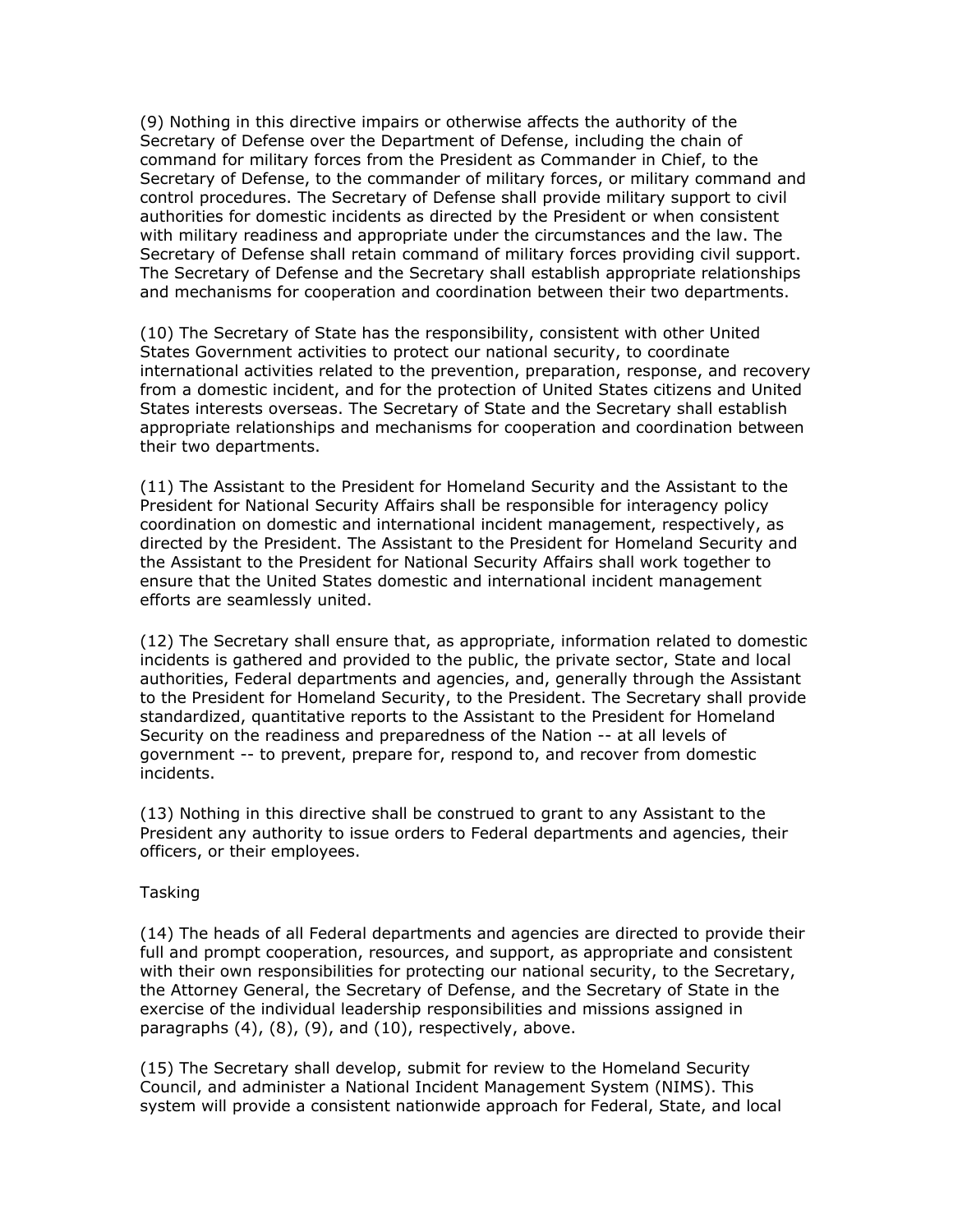governments to work effectively and efficiently together to prepare for, respond to, and recover from domestic incidents, regardless of cause, size, or complexity. To provide for interoperability and compatibility among Federal, State, and local capabilities, the NIMS will include a core set of concepts, principles, terminology, and technologies covering the incident command system; multi-agency coordination systems; unified command; training; identification and management of resources (including systems for classifying types of resources); qualifications and certification; and the collection, tracking, and reporting of incident information and incident resources.

(16) The Secretary shall develop, submit for review to the Homeland Security Council, and administer a National Response Plan (NRP). The Secretary shall consult with appropriate Assistants to the President (including the Assistant to the President for Economic Policy) and the Director of the Office of Science and Technology Policy, and other such Federal officials as may be appropriate, in developing and implementing the NRP. This plan shall integrate Federal Government domestic prevention, preparedness, response, and recovery plans into one all-discipline, allhazards plan. The NRP shall be unclassified. If certain operational aspects require classification, they shall be included in classified annexes to the NRP.

(a) The NRP, using the NIMS, shall, with regard to response to domestic incidents, provide the structure and mechanisms for national level policy and operational direction for Federal support to State and local incident managers and for exercising direct Federal authorities and responsibilities, as appropriate.

(b) The NRP will include protocols for operating under different threats or threat levels; incorporation of existing Federal emergency and incident management plans (with appropriate modifications and revisions) as either integrated components of the NRP or as supporting operational plans; and additional opera-tional plans or annexes, as appropriate, including public affairs and intergovernmental communications.

(c) The NRP will include a consistent approach to reporting incidents, providing assessments, and making recommendations to the President, the Secretary, and the Homeland Security Council.

(d) The NRP will include rigorous requirements for continuous improvements from testing, exercising, experience with incidents, and new information and technologies.

(17) The Secretary shall:

(a) By April 1, 2003, (1) develop and publish an initial version of the NRP, in consultation with other Federal departments and agencies; and (2) provide the Assistant to the President for Homeland Security with a plan for full development and implementation of the NRP.

(b) By June 1, 2003, (1) in consultation with Federal departments and agencies and with State and local governments, develop a national system of standards, guidelines, and protocols to implement the NIMS; and (2) establish a mechanism for ensuring ongoing management and maintenance of the NIMS, including regular consultation with other Federal departments and agencies and with State and local governments.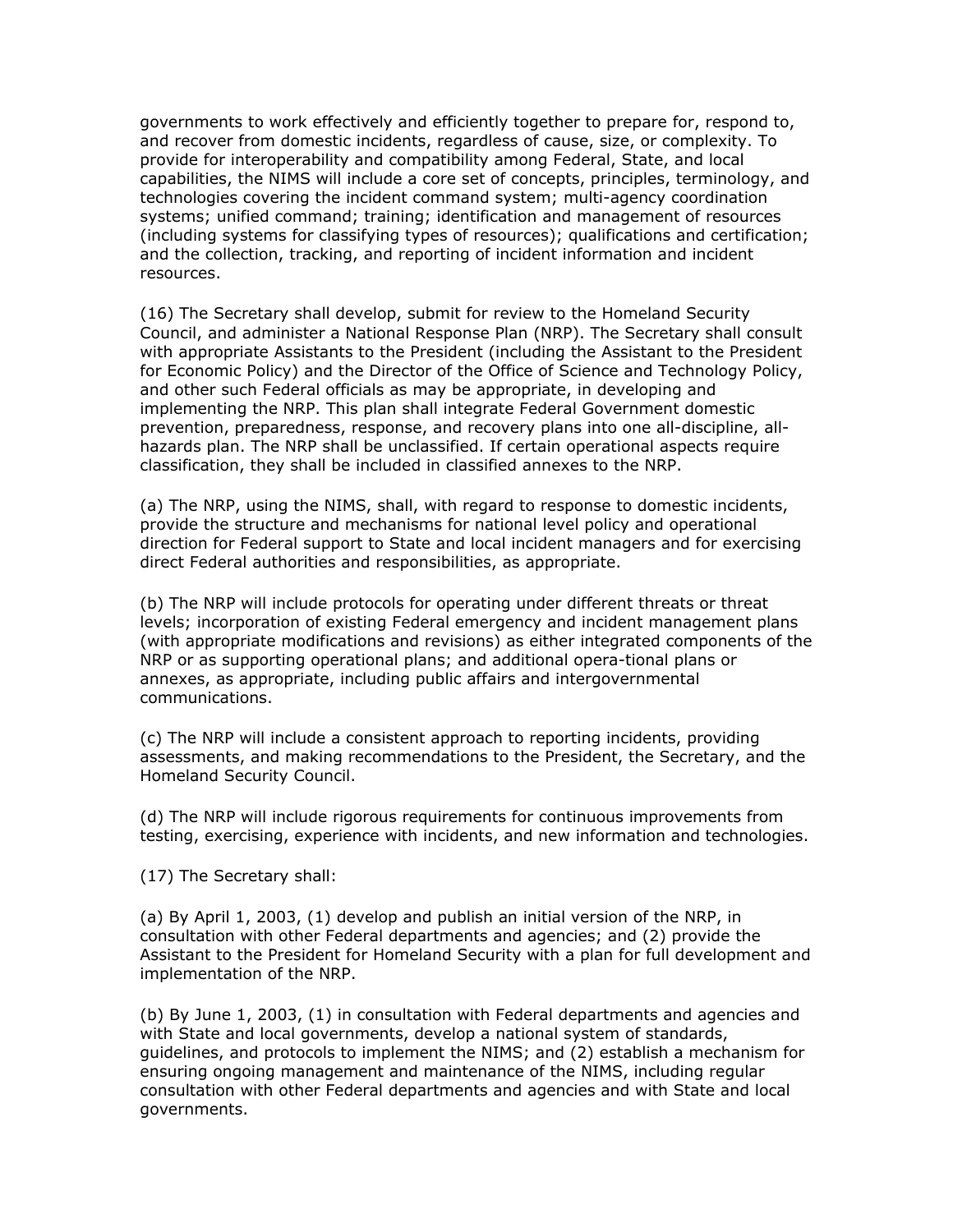(c) By September 1, 2003, in consultation with Federal departments and agencies and the Assistant to the President for Homeland Security, review existing authorities and regulations and prepare recommendations for the President on revisions necessary to implement fully the NRP.

(18) The heads of Federal departments and agencies shall adopt the NIMS within their departments and agencies and shall provide support and assistance to the Secretary in the development and maintenance of the NIMS. All Federal departments and agencies will use the NIMS in their domestic incident management and emergency prevention, preparedness, response, recovery, and mitigation activities, as well as those actions taken in support of State or local entities. The heads of Federal departments and agencies shall participate in the NRP, shall assist and support the Secretary in the development and maintenance of the NRP, and shall participate in and use domestic incident reporting systems and protocols established by the Secretary.

(19) The head of each Federal department and agency shall:

(a) By June 1, 2003, make initial revisions to existing plans in accordance with the initial version of the NRP.

(b) By August 1, 2003, submit a plan to adopt and implement the NIMS to the Secretary and the Assistant to the President for Homeland Security. The Assistant to the President for Homeland Security shall advise the President on whether such plans effectively implement the NIMS.

(20) Beginning in Fiscal Year 2005, Federal departments and agencies shall make adoption of the NIMS a requirement, to the extent permitted by law, for providing Federal preparedness assistance through grants, contracts, or other activities. The Secretary shall develop standards and guidelines for determining whether a State or local entity has adopted the NIMS.

Technical and Conforming Amendments to National Security Presidential Directive-1 (NSPD-1)

(21) NSPD-1 ("Organization of the National Security Council System") is amended by replacing the fifth sentence of the third paragraph on the first page with the following: "The Attorney General, the Secretary of Homeland Security, and the Director of the Office of Management and Budget shall be invited to attend meetings pertaining to their responsibilities.".

Technical and Conforming Amendments to National Security Presidential Directive-8 (NSPD-8)

(22) NSPD-8 ("National Director and Deputy National Security Advisor for Combating Terrorism") is amended by striking "and the Office of Homeland Security," on page 4, and inserting "the Department of Homeland Security, and the Homeland Security Council" in lieu thereof.

Technical and Conforming Amendments to Homeland Security Presidential Directive-2 (HSPD-2)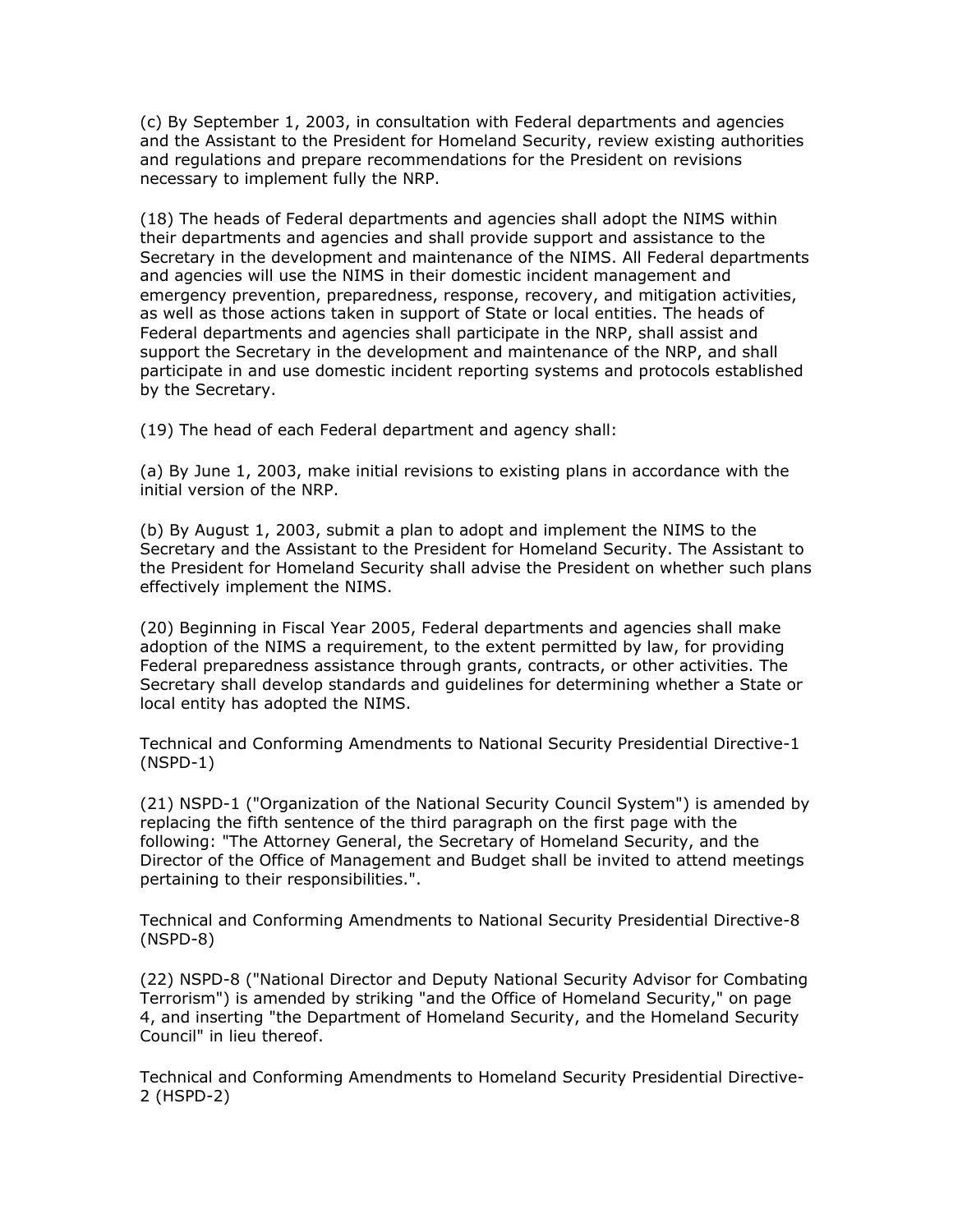(23) HSPD-2 ("Combating Terrorism Through Immigration Policies") is amended as follows:

(a) striking "the Commissioner of the Immigration and Naturalization Service (INS)" in the second sentence of the second paragraph in section 1, and inserting "the Secretary of Homeland Security" in lieu thereof ;

(b) striking "the INS," in the third paragraph in section 1, and inserting "the Department of Homeland Security" in lieu thereof;

(c) inserting ", the Secretary of Homeland Security," after "The Attorney General" in the fourth paragraph in section 1;

(d) inserting ", the Secretary of Homeland Security," after "the Attorney General" in the fifth paragraph in section 1;

(e) striking "the INS and the Customs Service" in the first sentence of the first paragraph of section 2, and inserting "the Department of Homeland Security" in lieu thereof;

(f) striking "Customs and INS" in the first sentence of the second paragraph of section 2, and inserting "the Department of Homeland Security" in lieu thereof;

(g) striking "the two agencies" in the second sentence of the second paragraph of section 2, and inserting "the Department of Homeland Security" in lieu thereof;

(h) striking "the Secretary of the Treasury" wherever it appears in section 2, and inserting "the Secretary of Homeland Security" in lieu thereof;

(i) inserting ", the Secretary of Homeland Security," after "The Secretary of State" wherever the latter appears in section 3;

(j) inserting ", the Department of Homeland Security," after "the Department of State," in the second sentence in the third paragraph in section 3;

(k) inserting "the Secretary of Homeland Security," after "the Secretary of State," in the first sentence of the fifth paragraph of section 3;

(l) striking "INS" in the first sentence of the sixth paragraph of section 3, and inserting "Department of Homeland Security" in lieu thereof;

(m) striking "the Treasury" wherever it appears in section 4 and inserting "Homeland Security" in lieu thereof;

(n) inserting ", the Secretary of Homeland Security," after "the Attorney General" in the first sentence in section 5; and

(o) inserting ", Homeland Security" after "State" in the first sentence of section 6.